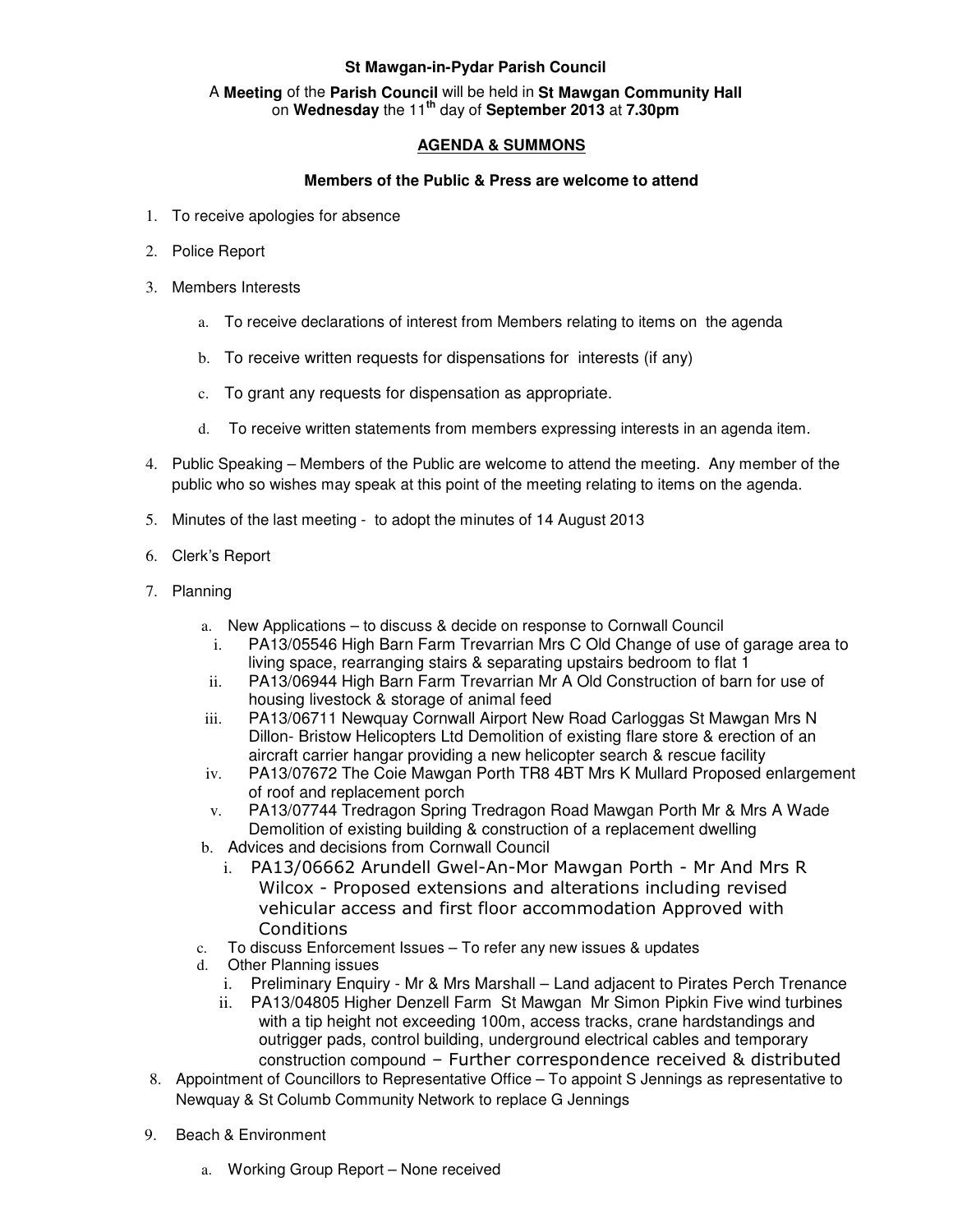- b. Business Contributions 2013-2014 Update
- c. Beach Cleaning To decide on cleaning days for Oct half-term & Christmas Holidays
- 10. Amenities
	- a. Working Group Report- Circulated
	- b. Ramp outside playing field- To consider repairing uneven access
	- c. To consider what equipment is wanted for the playground
	- d. To approve replacement 'No dogs' notice on gate near footbridge
	- e. To request Kevin Snell repair broken goal posts
	- f. Rabbits at Burial ground to approve quote ferreter (if received)
- 11. Transport & Rights of Way
	- a. Working Group Report- None received
	- b. Bolingey Badger Survey Update
	- c. Parking at Lanvean
- 12. Reports to receive reports from meetings
	- a. MPVH Report 08 August 2013 Circulated
- 13. Accounts To approve payment of accounts
- 14. Public Toilets
	- a. To report emergency decision taken for Andrew Prowse to clean toilets at a cost of £10 per day during Cllr Fitters absence for a further 5 days ( 27-31 August)
	- b. Update from Business Group & CC (if received)
	- c. To consider position regarding St Mawgan disabled facility after 30 September
- 15. Press & Media Policy Draft policy circulated for consideration
- 16. Correspondence for information All circulated
	- a. CC-Airborne survey of SW England 2013
	- b. SWW WaterFuture Newsletter August 2013
	- c. Stephen Gilbert MP Advice Surgeries Autumn 2013
	- d. CC- Budget Consultation Event Newquay Monday 30 September 2013
	- e. CALC- Code of Conduct Consultation sessions 25 & 25 September 2013
	- f. CWFSDB Cornwall Council Meeting 03 September 2013
	- g. CC- 2<sup>nd</sup> Town & Parish annual Summit Saturday 21 September 2013
	- h. CC- Temporary Road Closure Road from Access to Denzell Mill to the junction of Cherry Hill, St Mawgan 24th September to 22nd October 2013 (24 hours weekends included)
	- i. CC- Temporary Road Closure Ox Lane, Penpont, Road from Penpont to the junction of New Road, St Mawgan 14th October 2013 to 14th February 2014 (24 hours weekends included)